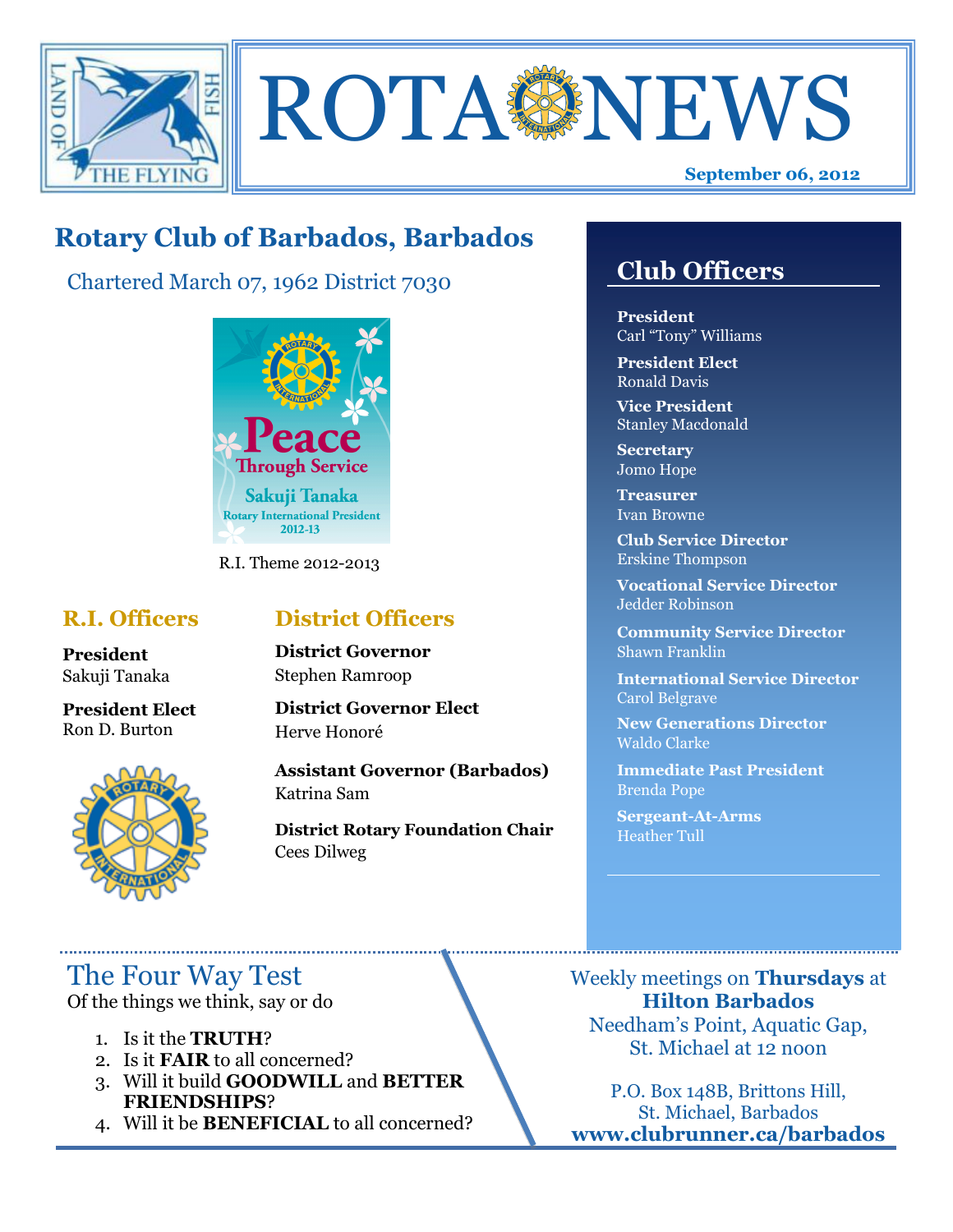### **RCOB Lends a Helping Hand to the Evalina Smith Unit at St. Philip District Hospital**

*On Friday, August 31st, the Club officially donated a set of equipment to the Evalina Smith's Children's Ward located at the St Philip District Hospital.*

*The donation, which is valued at over \$50 000, is part of the club's commitment to assist in community service projects that address the needs of health institutions and the disabled. It was successfully arranged through a matching grant award between the Rotary Club of Barbados and the Rotary Club of Walsall Saddlers of the United Kingdom. The donation includes 6 full electric hospital beds, 2 shower commode chairs and a chair scale along with other specialized pieces of equipment.* 

*The Honourable Donville Inniss, M.P., Minister of Health, made the Feature Address at the ceremony.*

*Also making remarks were Past President Roger Smith and Past President Brenda Pope – both individuals played a key role in the securing of the donation.*



*President Tony, giving the formal handover Minister Donville Inniss "hands on",* 



*PAG Roger explaining how Matching Grants work.*



*1 of 6 full electric homecare beds*



*"No President Tony, let me show you how it is done!*



*Minister of Health, The Hon. Donville Inniss speaking from the Heart*

## *Upcoming Event Fellowship Cruise*



*Fellow Rotarians,*

*Please be advised that the upcoming fellowship cruise which is scheduled to take place on Sunday, September 09th, 2012 is currently full.*

*Kindly note that the boat captains will make contact with persons on their boats and advise them of where to come and what to bring etc.* 

#### **Rotary Trivia**

#### *What is the primary motto of Rotary?*

*\* Look out for the answer in next week's bulletin*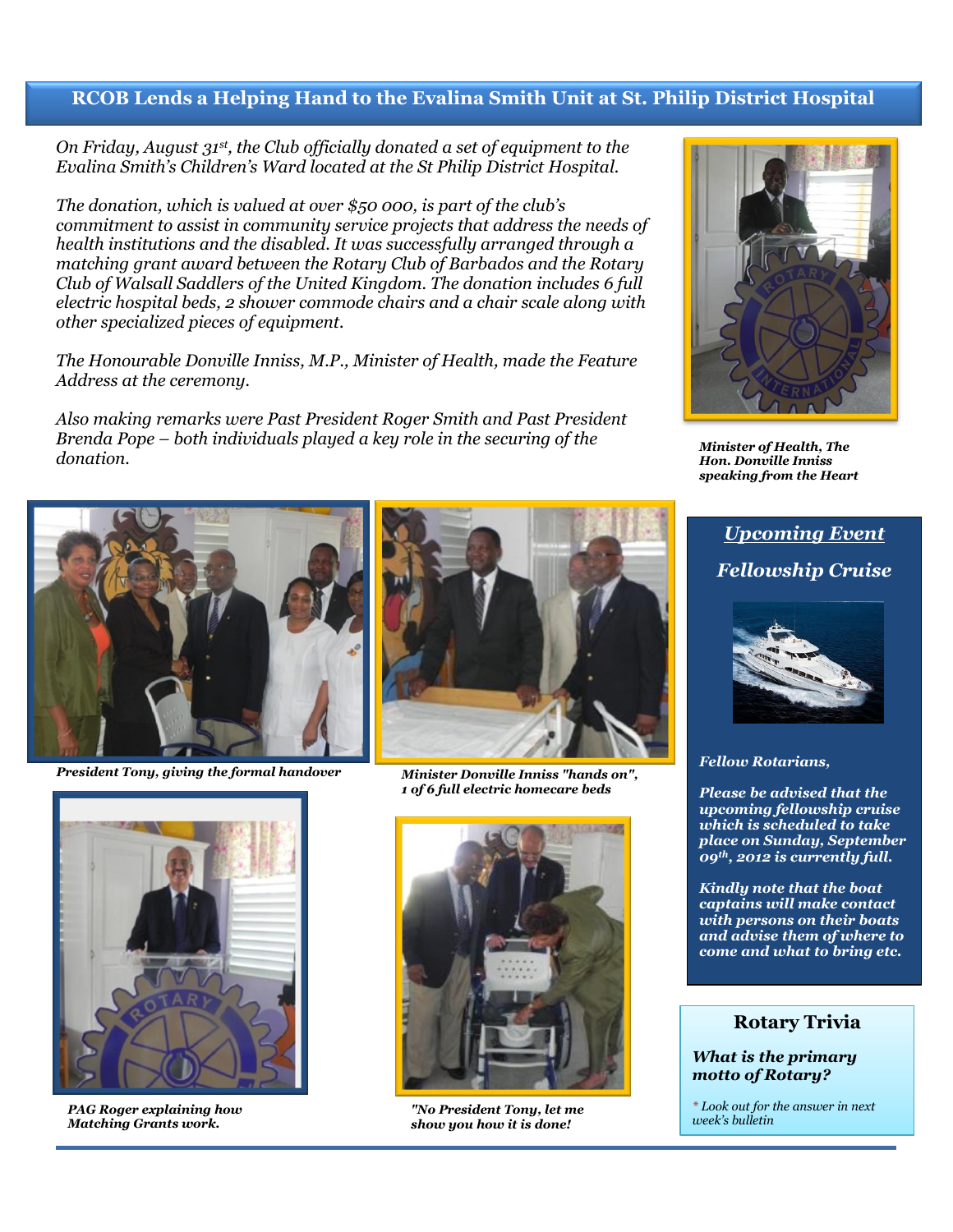## **Polio Eradication in the Spotlight**

### **Paralympic-related event puts the spotlight on polio eradication**

By Ryan Hyland Taken from Rotary News -- 31 August 2012



**Paralympic athletes at the garden party sponsored by Rotary International, in association with UNICEF, the Bill & Melinda Gates Foundation, the British Pakistan Foundation, and the Global Poverty Project. Photo by Jordi Matas**

Perseverance and dedication are qualities that both Paralympic athletes and Rotarians use to reach their goals.

To highlight this common bond, British Rotarians used the excitement surrounding the opening day of the 2012 Paralympic Games on 30 August to rally government dignitaries from the United Kingdom and Pakistan to raise funds for Paralympic athletes and Rotary's PolioPlus program.

"We wanted to celebrate the achievements of these amazing athletes and Rotary's hard work towards polio eradication," says Judith A. Diment, PolioPlus national advocacy adviser for the UK and a member of the Rotary Club of Windsor St. George, England. "Both groups have persevered through great odds to be where we're at today."

Rotary International, in association with UNICEF, the Bill & Melinda Gates Foundation, the British Pakistan Foundation, and the Global Poverty Project, sponsored the garden party in London attended by more than 100 people, including five Paralympic athletes, three of whom are polio survivors.

The event raised thousands of dollars for PolioPlus and the Pakistani Paralympic Committee and advocated for a poliofree world. Wajid Shamsul Hasan, the High Commissioner of Pakistan to the United Kingdom, praised Rotary's efforts to eradicate polio in Pakistan and spoke about his government's commitment to step up resources to rid his country of the disease.

Diment said advocacy efforts have become more important than ever, as funding shortages have forced the [Global Polio](http://www.polioeradication.org/)  [Eradication Initiative](http://www.polioeradication.org/) (GPEI) to cancel or scale back immunization activities in high-risk countries, leaving more children vulnerable to the disease.

The GPEI launched a[n emergency action plan](http://www.polioeradication.org/Portals/0/Document/Resources/StrategyWork/EAP_201205.pdf) earlier this year but is US\$1 billion short of what it needs in order to

implement the plan through 2013. Rotarians can help, Diment says, by lobbying their governments to commit funding for polio eradication and by spreading the word about the immense benefits of finally eliminating this crippling disease.

"We must continue to reach out and put Rotary's effort in front of the opinion makers and governments so they act in helping us achieve our goal of polio eradication worldwide," says Diment.

# Did you know?

# **\$15= 25 Doses of Polio Vaccine**

**Just 60 cents will protect a child for life.**

# **Important Notice**

### **Rotarians being Targeted in Email Scam**

Fellow Rotarians,

Please be advised that several Rotarians have recently reported receiving a fraudulent email sent out in the name of a senior Rotary leader, a trustee of The Rotary Foundation, seeking money. The email scam claims that the individual is stuck at an airport with lost luggage and needs the cash to get home. Please be aware this email is a scam.

Other recent scams include:

 *An email scam with the subject line "Award Winning Notification Final" has targeted Rotarians claiming that they are one of 21 winners of a promotional program held on 1 January 2012 by the Rotary Foundation. The fake promotion says winners will receive US\$1 million cash payment. The email is signed by "Mr. Jerry Blake, The Promotion Manager, Rotary Foundation Int (UK), London, United Kingdom."*

 *An email scam targeting Rotarians and Rotaractors claims the recipient has won hundreds of thousands of euros through an international promotional program conducted by the "Euro-Millones Lottery". Attached to the e-mail is a PDF letter signed by "Luis Alberto, Vice President" with a photo of Past RI President Carl-Wilhelm Stenhammar.*

 *An email scam with the subject line "Dear Award Beneficiary!!!" has targeted Rotarians claiming the recipient has won US\$500,000 and two HP laptops from RI. The email asks for contact information and is signed by "Mrs. Sarah Olic, Programme Co-ordinator, Rotary International".*

**RI encourages Rotarians and Rotary clubs to avoid becoming victims of such scams by deleting any email that appears suspicious.**